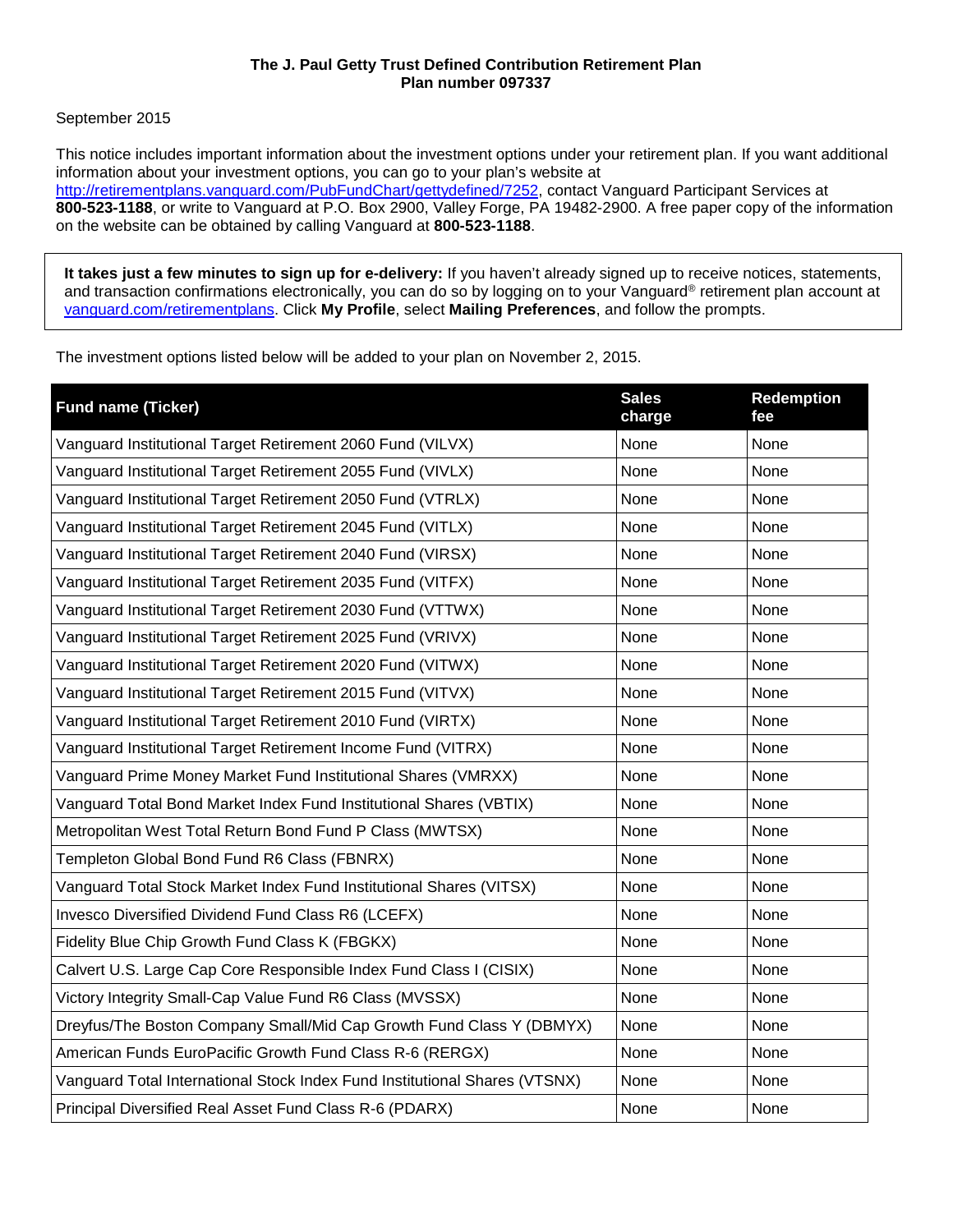The investment options listed below will be removed from your plan on November 2, 2015.

| <b>Fund name (Ticker)</b>                                             | <b>Sales</b><br>charge | <b>Redemption</b><br>fee |
|-----------------------------------------------------------------------|------------------------|--------------------------|
| Vanguard Target Retirement 2060 Fund Investor Shares (VTTSX)          | None                   | None                     |
| Vanguard Target Retirement 2055 Fund Investor Shares (VFFVX)          | None                   | None                     |
| Vanguard Target Retirement 2050 Fund Investor Shares (VFIFX)          | None                   | None                     |
| Vanguard Target Retirement 2045 Fund Investor Shares (VTIVX)          | None                   | None                     |
| Vanguard Target Retirement 2040 Fund Investor Shares (VFORX)          | None                   | None                     |
| Vanguard Target Retirement 2035 Fund Investor Shares (VTTHX)          | None                   | None                     |
| Vanguard Target Retirement 2030 Fund Investor Shares (VTHRX)          | None                   | None                     |
| Vanguard Target Retirement 2025 Fund Investor Shares (VTTVX)          | None                   | None                     |
| Vanguard Target Retirement 2020 Fund Investor Shares (VTWNX)          | None                   | None                     |
| Vanguard Target Retirement 2015 Fund Investor Shares (VTXVX)          | None                   | None                     |
| Vanguard Target Retirement 2010 Fund Investor Shares (VTENX)          | None                   | None                     |
| Vanguard Target Retirement Income Fund Investor Shares (VTINX)        | None                   | None                     |
| Vanguard Prime Money Market Fund Investor Shares (VMMXX)              | None                   | None                     |
| Vanguard Total Bond Market Index Investor Shares (VBMFX)              | None                   | None                     |
| Vanguard Value Index Fund Investor Shares (VIVAX)                     | None                   | None                     |
| Vanguard Windsor <sup>™</sup> II Fund Investor Shares (VWNFX)         | None                   | None                     |
| Vanguard 500 Index Fund Investor Shares (VFINX)                       | None                   | None                     |
| Vanguard Growth Index Fund Investor Shares (VIGRX)                    | None                   | None                     |
| <b>Fidelity Contrafund (FCNTX)</b>                                    | None                   | None                     |
| Calvert Equity Portfolio Class A (CSIEX)                              | None                   | None                     |
| Fidelity Blue Chip Growth Fund Retail Class (FBGRX)                   | None                   | None                     |
| Fidelity Low-Priced Stock Fund Retail Class (FLPSX)                   | None                   | None                     |
| Vanguard Mid-Cap Index Fund Investor Shares (VIMSX)                   | None                   | None                     |
| Vanguard Small-Cap Value Index Fund Investor Shares (VISVX)           | None                   | None                     |
| Perkins Small Cap Value Fund Class T Shares (JSCVX)                   | None                   | None                     |
| Vanguard Small-Cap Index Fund Investor Shares (NAESX)                 | None                   | None                     |
| Vanguard Small-Cap Growth Index Fund Investor Shares (VISGX)          | None                   | None                     |
| <b>Buffalo Small Cap Fund (BUFSX)</b>                                 | None                   | None                     |
| Vanguard Total International Stock Index Fund Investor Shares (VGTSX) | None                   | None                     |
| Vanguard REIT Index Fund Investor Shares (VGSIX)                      | None                   | None                     |

# **Plan administrative expenses**

Effective November 2, 2105, an annual plan recordkeeping fee of \$38 will be charged to each plan participant. One quarter (\$9.50) of this fee will be automatically deducted from your account balance quarterly.